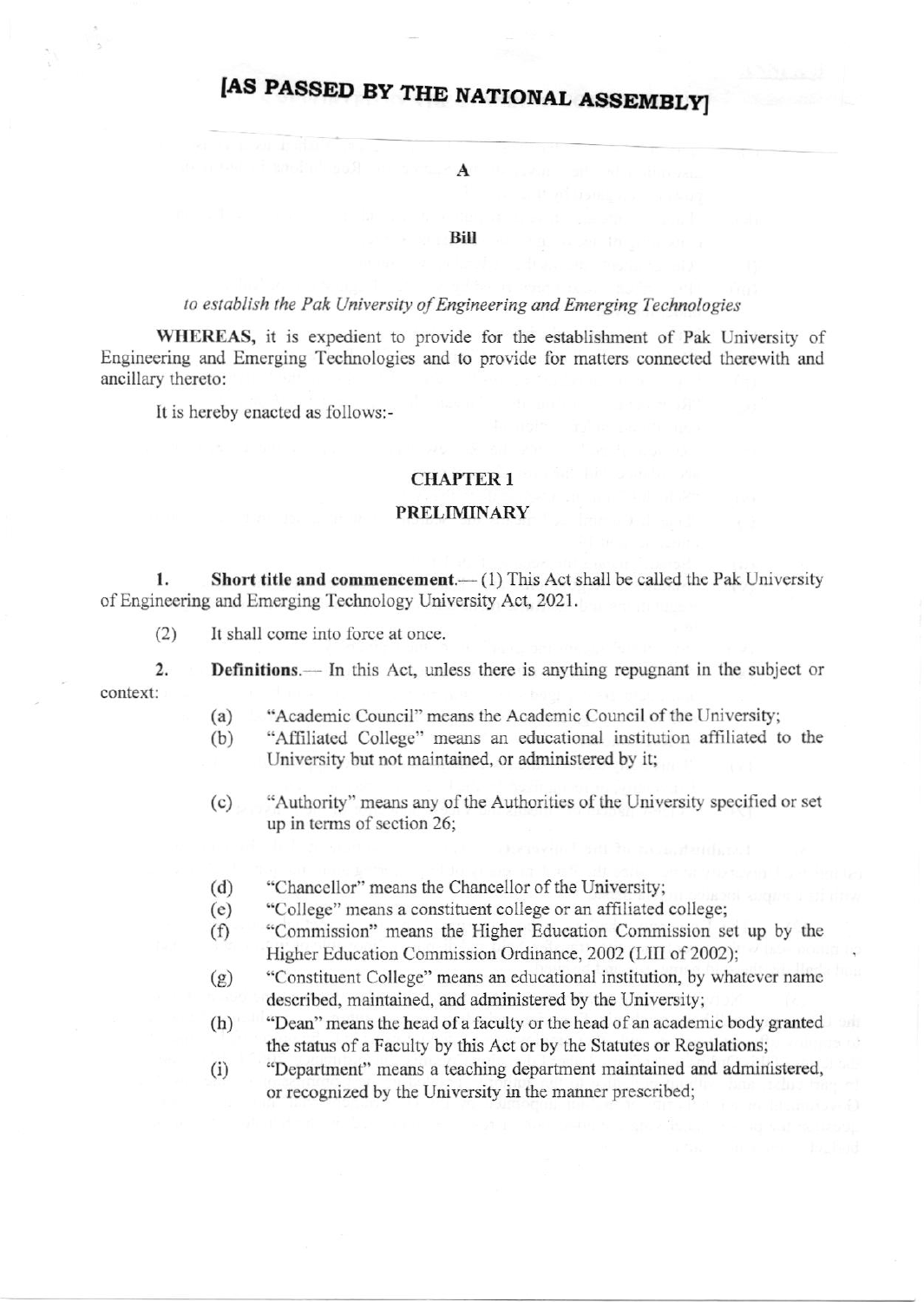- "Director" means the head of an institute established as a constituent  $(i)$ institution by the University by Statutes or Regulations in terms of the powers delegated by this Act;
- "Faculty" means an administrative and academic unit of the University  $(k)$ consisting of one or more departments, as prescribed;
- "Government" means the Federal Government;  $(1)$
- "Prescribed" means prescribed by Statutes, Regulations or Rules and made  $(m)$ under the Act:
- "Principal" means the head of a College;  $(n)$

计送回

- "Pro Chancellor" means Pro Chancellor of the University;  $(o)$
- "Pro Vice Chancellor" means Pro Vice Chancellor of the University;  $(p)$
- "Representation Committees" means the Representation Committees  $(q)$ constituted under section 34;
- "Review Panel" means the Review Panel set up by the Chancellor in  $(r)$ accordance with the provisions of section 9;
- "Schedule" means a Schedule to the Act:  $(s)$
- "Search Committee" means the Search Committee set up by the Senate  $(t)$ under section 14;
- "Senate" means the Senate of the University;  $(u)$
- "Statutes", "Regulations" and "Rules" mean respectively the Statutes, the  $(v)$ Regulations and the Rules made under this Act and for the time being in force:
- "Syndicate" means the Syndicate of the University;  $(w)$
- "Teachers" include Professors, Associate Professors, Assistant Professors  $(x)$ and Lecturers engaged whole-time by the University or by a constituent or affiliated college and such other persons as may be declared to be teachers by Regulations;
- "University teacher" means a whole-time teacher appointed and paid by the  $(y)$ University, or recognized by the University as such; and
- "Vice-Chancellor" means the Vice-Chancellor of the University.  $(z)$

Establishment of the University.- (1) The Government shall, by notification,  $3.$ establish a University to be called the Pak University of Engineering and Emerging Technologies with its campus located in Islamabad.

The University shall be a body corporate having perpetual succession and a  $(2)$ common seal with power to acquire, transfer, hold and dispose of movable or immovable property and shall, by the said name, sue and be sued.

Notwithstanding anything contained in any other law for the time being in force, the University shall have academic, financial, and administrative autonomy, including the power to employ officers, teachers and other employees on such terms as may be prescribed, subject to the terms of this Ordinance and the Higher Education Commission Ordinance, 2002 (LIII of 2002). In particular, and without prejudice to the authority granted to the Commission by the law, the Government or an authority or auditor appointed by the Government shall have no power to question the policy underlying the allocation of resources approved by the Senate in the annual budget of the University.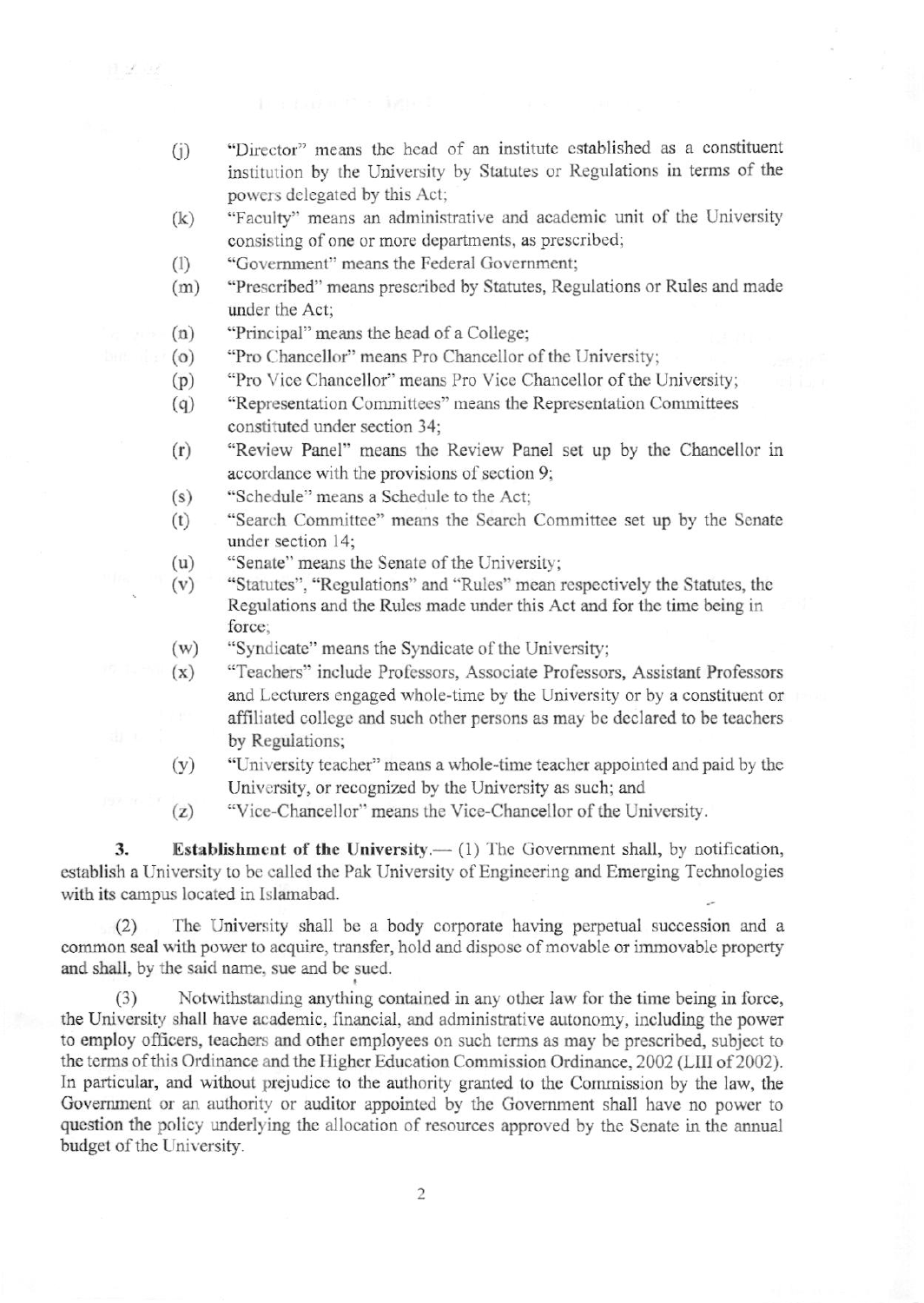(4) The University may, with the approval of the Chancellor, open a campus/subcampus of the University within Pakistan and abroad with prior approval of the Commission.

4. Powers and purposes of the University.- The University shall have the following powers and functions, namely:

- (i) provide for cducation in engineering, science and emerging tcchnologies and other branches of knowledge as it may deem fit, and make provisions for research, service to the society and for the application, advancement, and dissemination of knowledge in such manner as it may determine;
- provides for education and scholarship, and makes provision for research, service to society and for the application, advancement, and dissemination of knowledge;  $(ii)$
- prescribcs courses of studies that are conducted, holds examinations and award, confers degrees, diplomas, certificates and other academic distinctions who have been admitted to and have passed its examinations under prescribed conditions;  $(iii)$
- decide innovative teaching methods and strategies to ensure the most effective educational and training programmes meeting international standards;  $(iv)$
- hold examinations in the prescribed manner meeting international standards and, if a person qualifies the examination, award him the requisite degree, diploma, certificate, and other academic distinction; (v)
- prescribes the terms and conditions of employment of the officers, teachers and other employees of the University and lays down terms and conditions that may be different from those applicable to government servants in general; (vi)
- engages, where necessary, persons on contracts of specified duration and specifies the terms of each engagement; (vii)
- confers honorary degrees or other distinctions on approved persons in the manner prescribed; (viii)
- maintain linkages with alumni;  $(ix)$
- provide and support the academic developmcnt of the faculty of the University; (x)
- confer degree on a person who has successfully conducted research in the prescribed manner; (xi)
- institute Professorship, Associate Professorship, Assistant Professorship and Lectureship or any other post and may appoint a person to the post; (xii)
- create a post for research, extension, administration, or other related purposcs and appoint a person to the post; (xiii)
- provide for the residence of the students, establish, and maintain halls of residence and may approvc or license a hostcl, lodging or boarding place; (xiv)
- demand and receive such fees and other charges as it may determine;  $(xv)$